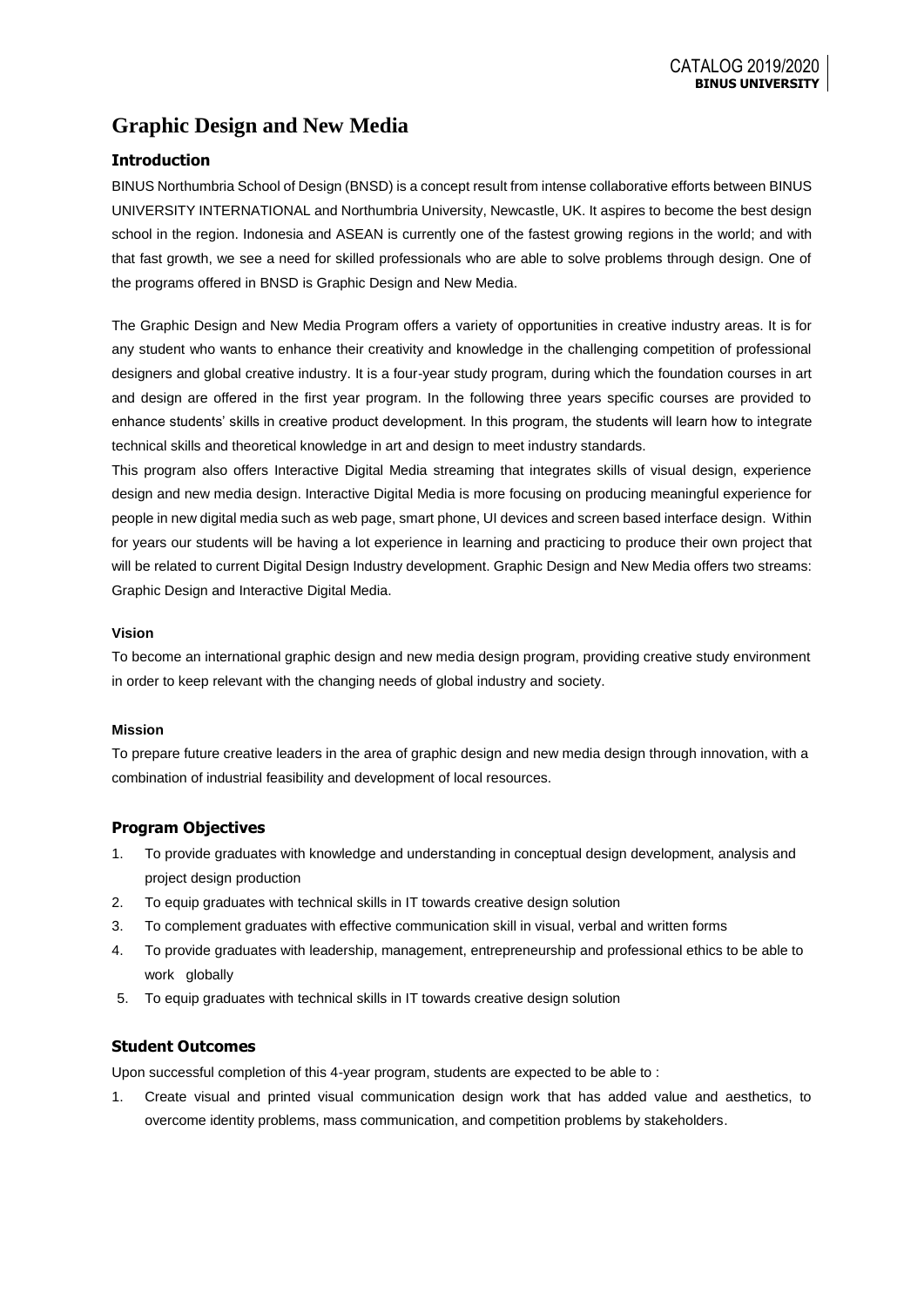- 2. Conduct research and idea exploration to set the objectives, communication target, and DKV prototype solutions that can overcome identity problems, mass communication, and considering the ethical, history, cultural, social consequence and regulatory aspects.
- 3. Analyze level of material utilization efficiency and time in the production process of each selected alternative solution prototype of DKV, without changing the essence and aesthetic design.
- 4. Communicate DKV prototype alternative solutions independently or groups in verbal form, graphical, written, and communicative models with analog or digital techniques by selected appropriate communication rules.
- 5. Able to build a business in visual communication field.
- 6. Create a design project by implementing global perspective value for competing internationally.
- 7. Compete globally in visual communication design area with soft skill needed.
- 8. Utilize updated design technology needed that can improve organizational performance.

## **Prospective Career of the Graduates**

- 1. Graphic Designer
- 2. Publication Design
- 3. Branding Consultant
- 4. Illustrator
- 5. Photographer
- 6. Web Designer
- 7. Television and Broadcast Studio
- 8. Corporate & Retail Industry
- 9. Government Institutions
- 10. Multimedia Designer
- 11. Motion Designer
- 12. Game Designer
- 13. UI/UX Designer
- 14. Game Artist

## **Award/Degree**

▪ Sarjana Seni from BINUS UNIVERSITY with a Bachelor of Arts (Honours) from Northumbria University at New Castle, England.

## **Major and Streaming**

| <b>Streaming</b>                       |               |              | <b>Degree</b> |                    | <b>Partner</b> |  |
|----------------------------------------|---------------|--------------|---------------|--------------------|----------------|--|
|                                        | <b>Single</b> | <b>Title</b> | <b>Double</b> | <b>Title</b>       |                |  |
| Graphic Design (3+1 NU)                |               |              | V             | S.Sn. & BA (Hons). | Northumbria    |  |
| Interactive Digital Media (3+1 NU)     |               |              | V             | S.Sn. & BA (Hons). | Northumbria    |  |
| Graphic Design (Dual Award)            |               |              | V             | S.Sn. & BA (Hons). | Northumbria    |  |
| Interactive Digital Media (Dual Award) |               |              | V             | S.Sn. & BA (Hons). | Northumbria    |  |

*Title: S.Sn. (Sarjana Seni)*

*BA (Bachelor of Arts (Honours))*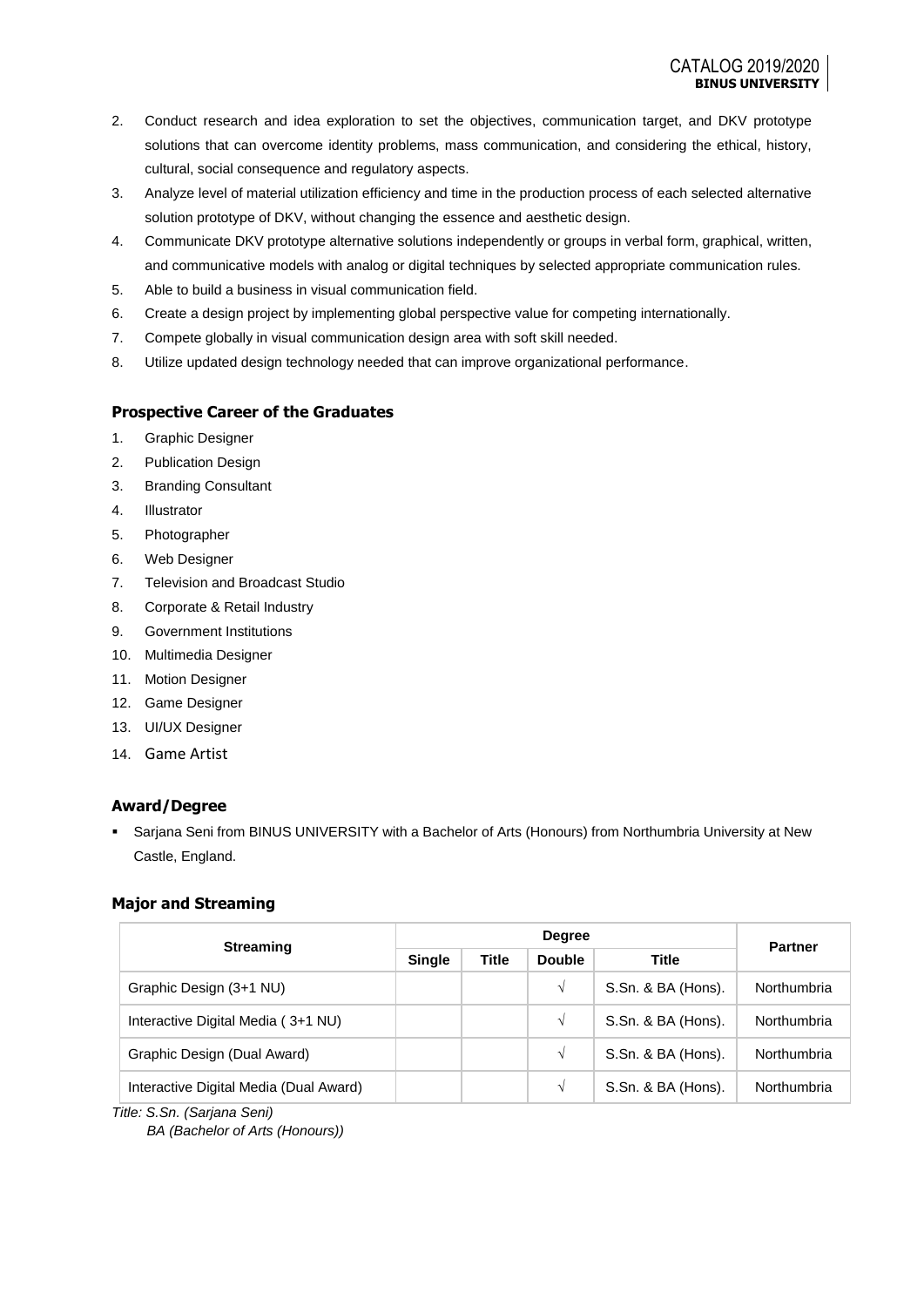#### *Graphic Design (3+1 NU) & Interactive Digital Media (3+1 NU)*

In cooperation with Northumbria University, this program is designed to provide students with knowledge and practical skills to solve real world problems using design techniques. The students have the opportunity to broaden their horizons and experience by studying abroad at Northumbria University in UK on their last year of study. The students who take this program will receive both Sarjana and Bachelor of Arts degree upon completing their study. Both Graphic Design and Interactive Digital Media Stream will undertake a Graphic Design Major in Northumbria University.

#### *Graphic Design (Dual Awards) & Interactive Digital Media (Dual Awards)*

In cooperation with Northumbria University, this program provides students with knowledge, practical and creative skills in graphic design and/or interactive media. Students who would like to pursue careers in the rapidly expanding design culture are ideal for this program.

#### **Study Completion Requirements**

#### *Major in Graphic Design and New Media*

To complete a major in Graphic Design and New Media at BINUS NORTHUMBRIA SCHOOL OF DESIGN, students must complete a minimum of 146 SCUs of academic credit.

#### **Course Structure**

| Sem            | Code                                        | <b>Course Name</b>                   | SCU            | <b>Total</b> |  |  |  |  |
|----------------|---------------------------------------------|--------------------------------------|----------------|--------------|--|--|--|--|
|                | <b>ENGL6171</b>                             | Academic English I                   | 3              |              |  |  |  |  |
|                | <b>DSGN6101</b>                             | Design and Materials                 | 4              |              |  |  |  |  |
|                | <b>DSGN6649</b>                             | Computer Graphic I                   | 4              |              |  |  |  |  |
| 1              | <b>DSGN6645</b>                             | Eastern Art Review                   | $\overline{2}$ | 20           |  |  |  |  |
|                | <b>DSGN6728</b>                             | Sketching for Design                 | 3              |              |  |  |  |  |
|                | <b>DSGN6098</b>                             | <b>Color Theory</b>                  | 4              |              |  |  |  |  |
|                | <b>ENGL6172</b>                             | Academic English II                  | 3              |              |  |  |  |  |
|                | <b>DSGN6165</b>                             | <b>Western Art Review</b>            | $\overline{2}$ |              |  |  |  |  |
| $\overline{2}$ | <b>DSGN6390</b>                             | Fundamental Principles of Design     | 4              |              |  |  |  |  |
|                | <b>DSGN6647</b>                             | Drawing for Design                   | 4              | 19           |  |  |  |  |
|                | <b>DSGN6722</b>                             | Basic Photography                    | 4              |              |  |  |  |  |
|                | CHAR6013                                    | Character Building: Pancasila        | $\overline{2}$ |              |  |  |  |  |
|                | <b>Streaming: Graphic Design</b>            |                                      |                |              |  |  |  |  |
|                | <b>DSGN6720</b>                             | Design Studies I                     | 8              |              |  |  |  |  |
|                | <b>CHAR6014</b>                             | Character Building: Kewarganegaraan  | $\overline{2}$ |              |  |  |  |  |
|                | <b>DSGN7326</b>                             | <b>Illustration Design</b>           | 3              |              |  |  |  |  |
|                | <b>DSGN6723</b>                             | Fundamental Principles of Typography | 4              | 22           |  |  |  |  |
| 3              | <b>DSGN6724</b>                             | Advanced Photography                 | 4              |              |  |  |  |  |
|                | <b>LANG6061</b>                             | Indonesian                           | 1              |              |  |  |  |  |
|                | <b>Streaming: Interactive Digital Media</b> |                                      |                |              |  |  |  |  |
|                | <b>DSGN6719</b>                             | Interactive Design Studies I         | 8              |              |  |  |  |  |
|                | <b>CHAR6014</b>                             | Character Building: Kewarganegaraan  | 2              | 21           |  |  |  |  |
|                | <b>DSGN6370</b>                             | Audio Visual I                       | $\overline{2}$ |              |  |  |  |  |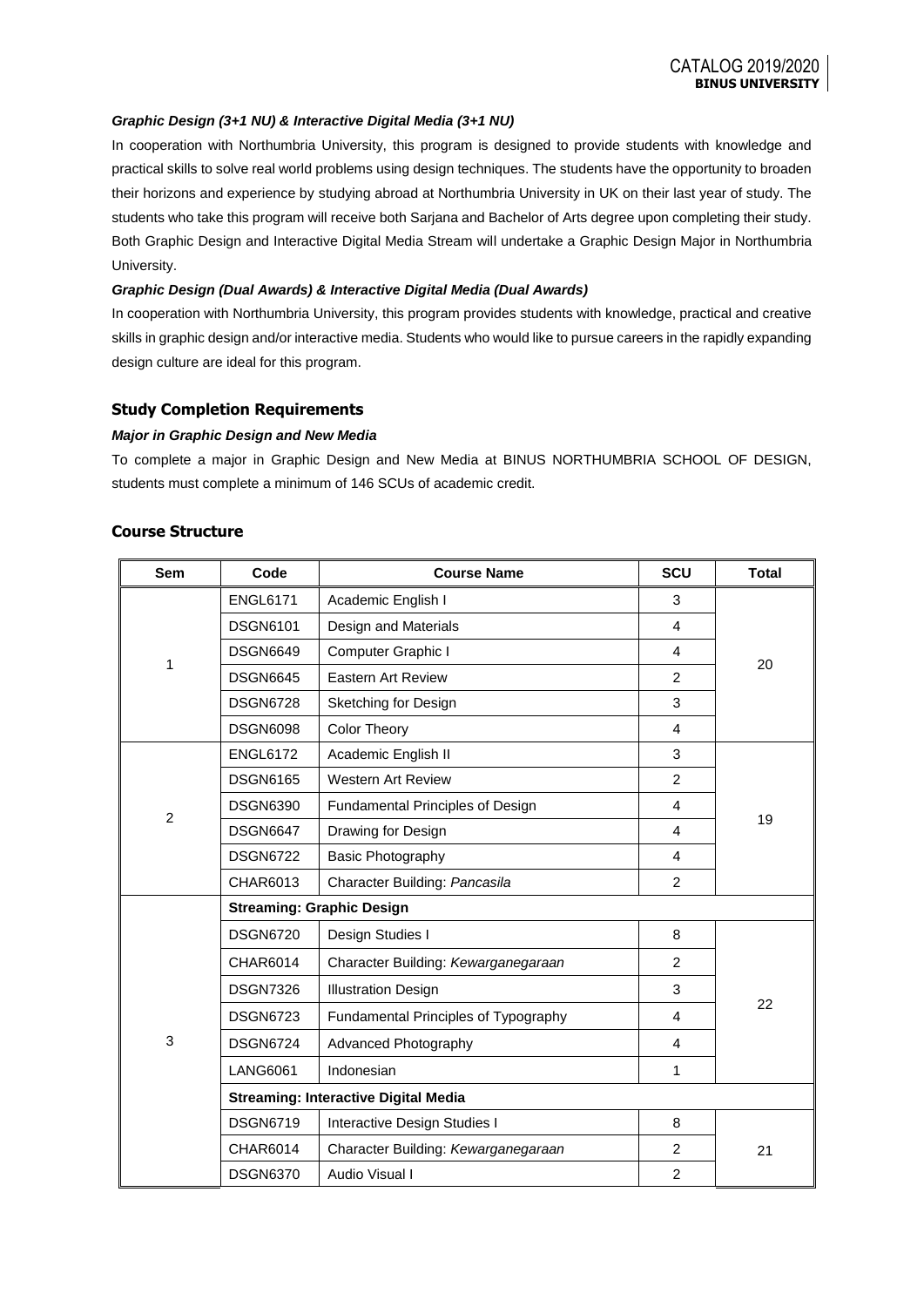| Sem            | Code                         | <b>Course Name</b>                          | SCU            | <b>Total</b>                |
|----------------|------------------------------|---------------------------------------------|----------------|-----------------------------|
|                | <b>DSGN6723</b>              | Fundamental Principles of Typography        | 4              |                             |
|                | <b>DSGN6724</b>              | Advanced Photography                        | 4              |                             |
|                | <b>LANG6061</b>              | Indonesian                                  | 1              |                             |
|                |                              | <b>Streaming: Graphic Design</b>            |                |                             |
|                | <b>DSGN6717</b>              | Design Studies II                           | 6              |                             |
|                | <b>DSGN6656</b>              | Design Methods                              | 4              |                             |
|                | CHAR6015                     | Character Building: Agama                   | 2              |                             |
|                | <b>DSGN6370</b>              | Audio Visual I                              | 2              | 19                          |
|                | <b>DSGN6725</b>              | Digital Typography                          | 3              |                             |
|                | <b>DSGN6287</b>              | Visual Communication Design Review          | $\overline{2}$ |                             |
| $\overline{4}$ |                              | <b>Streaming: Interactive Digital Media</b> |                |                             |
|                | <b>DSGN6721</b>              | Interactive Design Studies II               | 6              |                             |
|                | <b>DSGN6656</b>              | Design Methods                              | 4              |                             |
|                | CHAR6015                     | Character Building: Agama                   | $\overline{2}$ |                             |
|                | <b>DSGN7326</b>              | <b>Illustration Design</b>                  | 3              | 20                          |
|                | <b>DSGN6549</b>              | Screen Design Development I                 | 3              |                             |
|                | <b>DSGN6287</b>              | Visual Communication Design Reviews         | $\overline{c}$ |                             |
|                |                              | <b>Streaming: Graphic Design</b>            |                |                             |
|                | <b>DSGN6393</b>              | Design Studies III                          | 6              |                             |
|                | <b>DSGN6398</b>              | Design History Dissertation Research        | $\overline{c}$ |                             |
|                | <b>DSGN6294</b>              | Audio Visual II                             | 4              | 21                          |
|                | <b>ARTS6015</b>              | Aesthetics                                  | $\overline{c}$ |                             |
|                | <b>DSGN6726</b>              | Typography for Publishing                   | 4              |                             |
|                | <b>DSGN6739</b>              | Visual Making Project                       | 3              |                             |
| 5              |                              | <b>Streaming: Interactive Digital Media</b> |                |                             |
|                | <b>DSGN6190</b>              | Screen Design Development II                | 4              |                             |
|                | <b>DSGN6396</b>              | Interactive Design Studies III              | 6              |                             |
|                | <b>DSGN6398</b>              | Design History Dissertation Research        | $\overline{c}$ | 21                          |
|                | ARTS6015                     | Aesthetics                                  | 2              |                             |
|                | <b>DSGN6294</b>              | Audio Visual II                             | 4              |                             |
|                | <b>DSGN6739</b>              | Visual making Project                       | 3              |                             |
|                |                              | <b>Streaming: Graphic Design</b>            |                |                             |
|                | <b>DSGN6729</b>              | Pre-Press and Printing                      | 4              |                             |
|                | <b>DSGN6730</b>              | <b>Digital Advertising</b>                  | 3              | 13                          |
| 6              | <b>DSGN6311</b>              | Internship                                  | 6              |                             |
|                |                              | <b>Streaming: Interactive Digital Media</b> |                |                             |
|                | <b>DSGN6319</b>              | Sound Production                            | 3              |                             |
|                | <b>DSGN6727</b>              | 3D Modeling for Interactive Media           | 4              | 13                          |
|                | <b>DSGN6311</b>              | Internship                                  | 6              |                             |
| $\overline{7}$ | <b>Enrichment Program I</b>  |                                             | 16             | 16                          |
|                | GLOB6206                     | Global Design Perspectives*                 | $\mathbf 0$    |                             |
|                | <b>Enrichment Program II</b> |                                             | 10             |                             |
| 8              | GLOB6207                     | Advanced Creative Practice*                 | 0              | 16                          |
|                | <b>DSGN6562</b>              | <b>Graphic Design Final Project</b>         | 6              |                             |
|                |                              |                                             |                | <b>TOTAL CREDIT 146 SCU</b> |

*\*) Student applied in Dual Awards Program is mandatory to take this course (Conducted by Northumbria Lecturers)*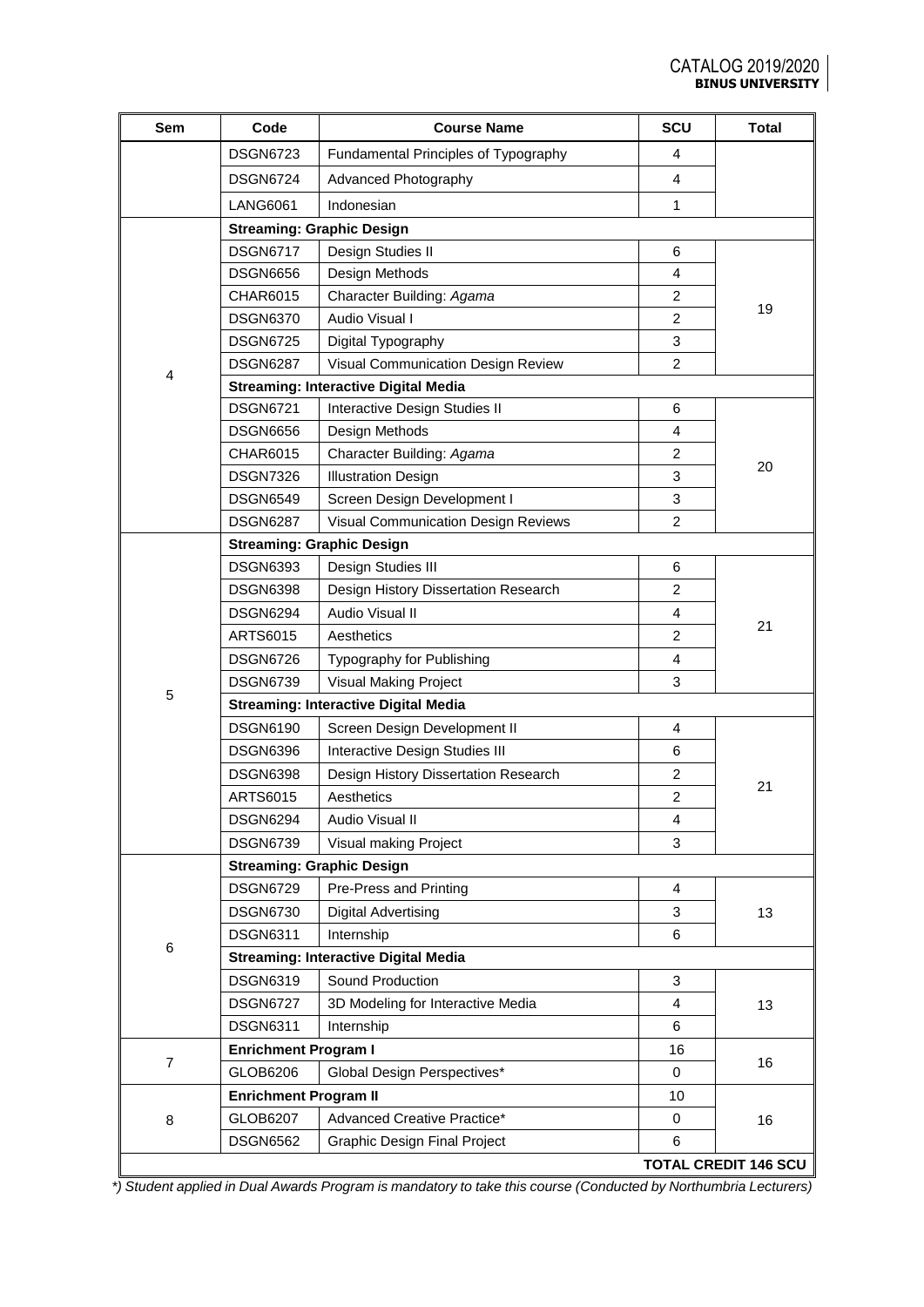## **Enrichment Program I (7th Semester) & Enrichment Program II (8th Semester):**

-) *Student will take one of enrichment program tracks (off campus).*

## **Enrichment Track Scheme**

| <b>Track</b> | <b>Semester 7</b> |           |      |           |           |       |           | Semester 8    |           |           |       |
|--------------|-------------------|-----------|------|-----------|-----------|-------|-----------|---------------|-----------|-----------|-------|
|              |                   | <b>RS</b> | ENTR | <b>CD</b> | <b>SA</b> | Other | <b>RS</b> | ENTR <b>N</b> | <b>CD</b> | <b>SA</b> | Other |
|              |                   |           |      |           |           |       |           |               |           |           |       |

Notes:

|             | : Internship               |
|-------------|----------------------------|
| <b>RS</b>   | : Research                 |
| <b>ENTR</b> | : Entrepreneurship         |
| CD          | : Community Development    |
| SA          | : Study Abroad             |
| Other       | : Program's specific needs |

## **Enrichment Research Track\***

| Code                         | <b>Course Name</b>         | <b>SCU</b> | Total |  |  |
|------------------------------|----------------------------|------------|-------|--|--|
| <b>Enrichment Program I</b>  |                            |            |       |  |  |
| <b>RSCH6058</b>              | Design Idea Exploration I  |            |       |  |  |
| <b>RSCH6059</b>              | Visual Research            |            |       |  |  |
| <b>RSCH6060</b>              | Academic Design Research   | 4          |       |  |  |
| <b>Enrichment Program II</b> |                            |            |       |  |  |
| <b>RSCH6061</b>              | Design Idea Exploration II | 8          | 10    |  |  |
| <b>RSCH6427</b>              | Design Rationale           | 2          |       |  |  |

*\*For Dual Awards Program* 

## **The Table of Prerequisite for Graphic Design & New Media Program**

| <b>Subject</b>                              |                                     |   | <b>Smt</b> |                                                                   | <b>Prerequisite</b>                        | <b>SCU</b> | Smt            |  |
|---------------------------------------------|-------------------------------------|---|------------|-------------------------------------------------------------------|--------------------------------------------|------------|----------------|--|
| <b>DSGN6724</b>                             | Advanced Photography                | 4 | 3          | <b>DSGN6722</b>                                                   | Basic Photography                          | 4          | 2              |  |
| <b>DSGN6562</b>                             | <b>Graphic Design Final Project</b> | 6 | 8          | <b>DSGN6311</b>                                                   | Internship                                 | 6          | 6              |  |
| <b>Streaming: Graphic Design</b>            |                                     |   |            |                                                                   |                                            |            |                |  |
| <b>DSGN7326</b>                             | <b>Illustration Design</b>          | 3 | 3          | <b>DSGN6647</b>                                                   | Drawing for Design                         | 4          | $\overline{2}$ |  |
| <b>DSGN6294</b>                             | Audio Visual II                     | 4 | 5          | <b>DSGN6370</b>                                                   | Audio Visual I                             | 2          | 4              |  |
| <b>DSGN6725</b>                             | Digital Typography                  | 3 | 4          | <b>Fundamental Principles</b><br><b>DSGN6723</b><br>of Typography |                                            | 4          | 3              |  |
| <b>DSGN6726</b>                             | Typography for Publishing           | 4 | 5          | <b>DSGN6725</b>                                                   | Digital Typography                         | 3          | 4              |  |
| <b>DSGN6720</b>                             | Design Studies I                    | 8 | 3          | <b>DSGN6649</b>                                                   | Computer Graphic I                         | 4          | 1              |  |
| <b>DSGN6720</b>                             | Design Studies I                    | 8 | 3          | <b>DSGN6390</b>                                                   | <b>Fundamental Principles</b><br>of Design |            | $\mathcal{P}$  |  |
| <b>DSGN6717</b>                             | Design Studies II                   | 6 | 4          | <b>DSGN6720</b>                                                   | Design Studies I                           | 8          | 3              |  |
| <b>DSGN6393</b>                             | Design Studies III                  | 6 | 5          | <b>DSGN6717</b>                                                   | Design Studies II                          | 6          | 4              |  |
| <b>DSGN6311</b>                             | Internship                          | 6 | 6          | <b>DSGN6393</b>                                                   | Design Studies III                         | 6          | 5              |  |
| <b>Streaming: Interactive Digital Media</b> |                                     |   |            |                                                                   |                                            |            |                |  |
| <b>DSGN7326</b>                             | <b>Illustration Design</b>          | 3 | 4          | <b>DSGN6647</b>                                                   | Drawing for Design                         | 4          | $\overline{2}$ |  |
| <b>DSGN6294</b>                             | Audio Visual II                     | 4 | 5          | <b>DSGN6370</b>                                                   | Audio Visual I                             | 2          | 3              |  |